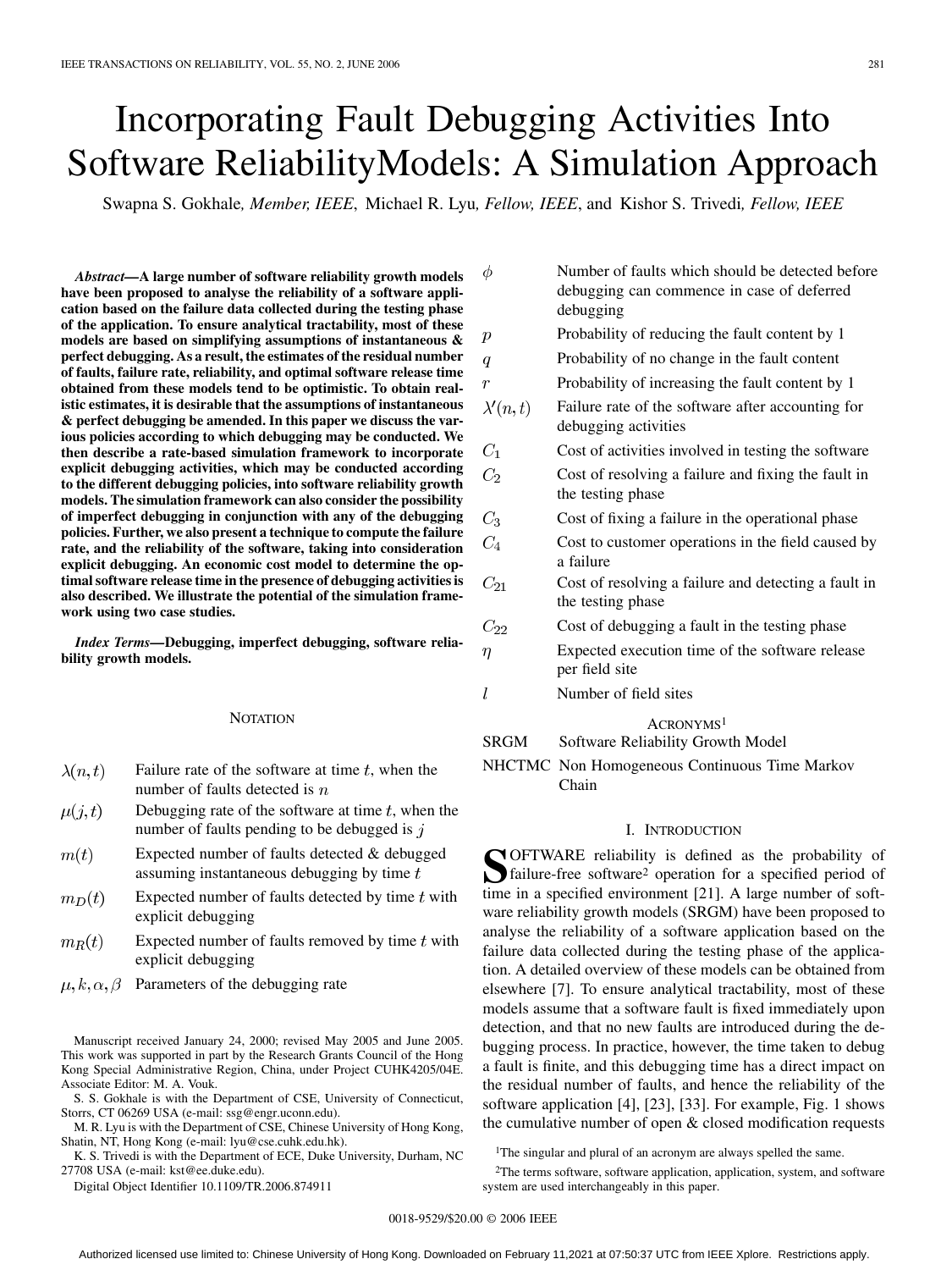<span id="page-1-0"></span>

Fig. 1. Data from a telecommunications software.

(MR) as a function of time from a large telecommunications software project during its development of a particular release. Open MR represent the number of faults detected, and closed MR represent the number of faults fixed. As can be seen from the figure, at any given time, the number of faults fixed is less than the number of faults detected. In addition, as suggested by [\[2\]](#page-10-0), [\[16\],](#page-11-0) most of the faults encountered by customers are ones reintroduced during debugging of the faults detected during testing. Thus, imperfect debugging also affects the residual number of faults, and in fact at times can be a major cause of field failures & customer dissatisfaction. Thus, to obtain a realistic estimate of the residual number of faults, and the reliability, it is necessary to amend the assumption of instantaneous & perfect debugging.

A number of researchers have recognized this shortcoming, and have attempted to incorporate explicit debugging into some of the software reliability models. Smidts [\[29\]](#page-11-0), [\[30\]](#page-11-0) incorporate debugging time into a software reliability model that considers human errors. Levendel [\[16\]](#page-11-0), and Kremer [\[15\]](#page-10-0) develop a birth-death model which takes into consideration debugging time. Dalal [\[3\]](#page-10-0) assumes that the software debugging follows a constant debugging rate, and incorporates debugging into an exponential order statistics software reliability model. Schneidewind [\[24\]](#page-11-0), [\[26\]](#page-11-0), [\[27\]](#page-11-0) incorporates a constant debugging rate into the Schneidewind software reliability model [\[25\]](#page-11-0). Gokhale *et al.* [\[11\]](#page-10-0) incorporates explicit repair into SRGM using a numerical solution. Jones *et al.* [\[14\]](#page-10-0) consider imperfect debugging in the context of infinite failures models using simulation. However, the objective of Jones *et al.* is to examine the appropriateness of the infinite failures models. Imperfect debugging has also been considered by other researchers [\[8\]](#page-10-0), [\[12\]](#page-10-0), [\[15\]](#page-10-0), [\[16\]](#page-11-0). The above research efforts, which seek to incorporate debugging into software reliability models, consider only one or two of the SRGM. Also, they assume that debugging is conducted according to a constant rate. In practice, debugging may be conducted according to different policies, which may be reflective of the scheduling and budget constraints of a project. Also, a number of these efforts do not consider imperfect debugging,

and even when it is considered, either instantaneous debugging or a constant debugging rate is assumed. Furthermore, these efforts only provide means to estimate the residual number of faults in the software in the presence of explicit & imperfect debugging. They do not provide methods to estimate the failure rate, reliability, and optimal software release time considering explicit & imperfect debugging.

In this paper, we describe various debugging policies according to which debugging may be conducted. We then incorporate these policies along with the possibility of imperfect debugging into a generic rate-based simulation framework. The framework can be used to consider explicit & imperfect debugging in conjunction with any one of the several prominent software reliability growth models. In addition, we describe a technique to compute the failure rate, and the reliability of the software in the presence of debugging. We also present an economic cost model to determine the optimal release time of the software taking into account debugging activities. We illustrate the potential of the simulation framework using two case studies. In the first case study, we use the data shown in Fig. 1 for the purpose of illustration. Optimal software release time with, and without debugging are also computed & compared for these data. Using the second case study, we illustrate how the simulation framework can be used to analyse the impact of various debugging policies as well as of imperfect debugging on the residual number of faults. Using the results of the two case studies, we discuss how the simulation framework can be used to guide decision making regarding the allocation of resources toward testing & debugging so that a maximum number of faults are detected & debugged in a cost-effective manner.

The layout of the paper is as follows: Section II provides a unification framework for some of the most popular software reliability growth models by casting them as special cases of a generic non homogeneous continuous time Markov chain (NHCTMC) process. It also presents a rate-based simulation procedure for a generic NHCTMC process. [Section III](#page-3-0) describes the various debugging policies, and enhances the simulation procedure for NHCTMC processes to incorporate these debugging policies. A simulation procedure which considers imperfect debugging is also presented in this section. [Section IV](#page-5-0) presents a technique to compute the failure rate, and the reliability in the presence of debugging. [Section V](#page-6-0) presents an economic model to determine the optimal software release time with explicit debugging. [Section VI](#page-6-0) illustrates the simulation framework using two case studies. [Section VII](#page-10-0) offers concluding remarks, and directions for future research.

## II. NHCTMC PROCESSES

The objective of this paper is to offer a generic framework to incorporate debugging activities into several software reliability growth models. Toward this end, it is first necessary to unify these models along a common theme. In this section we describe a unification framework for some of the most popular software reliability growth models by casting them as special cases of a NHCTMC process. The discussion in the subsequent subsections is described in the context of a generic NHCTMC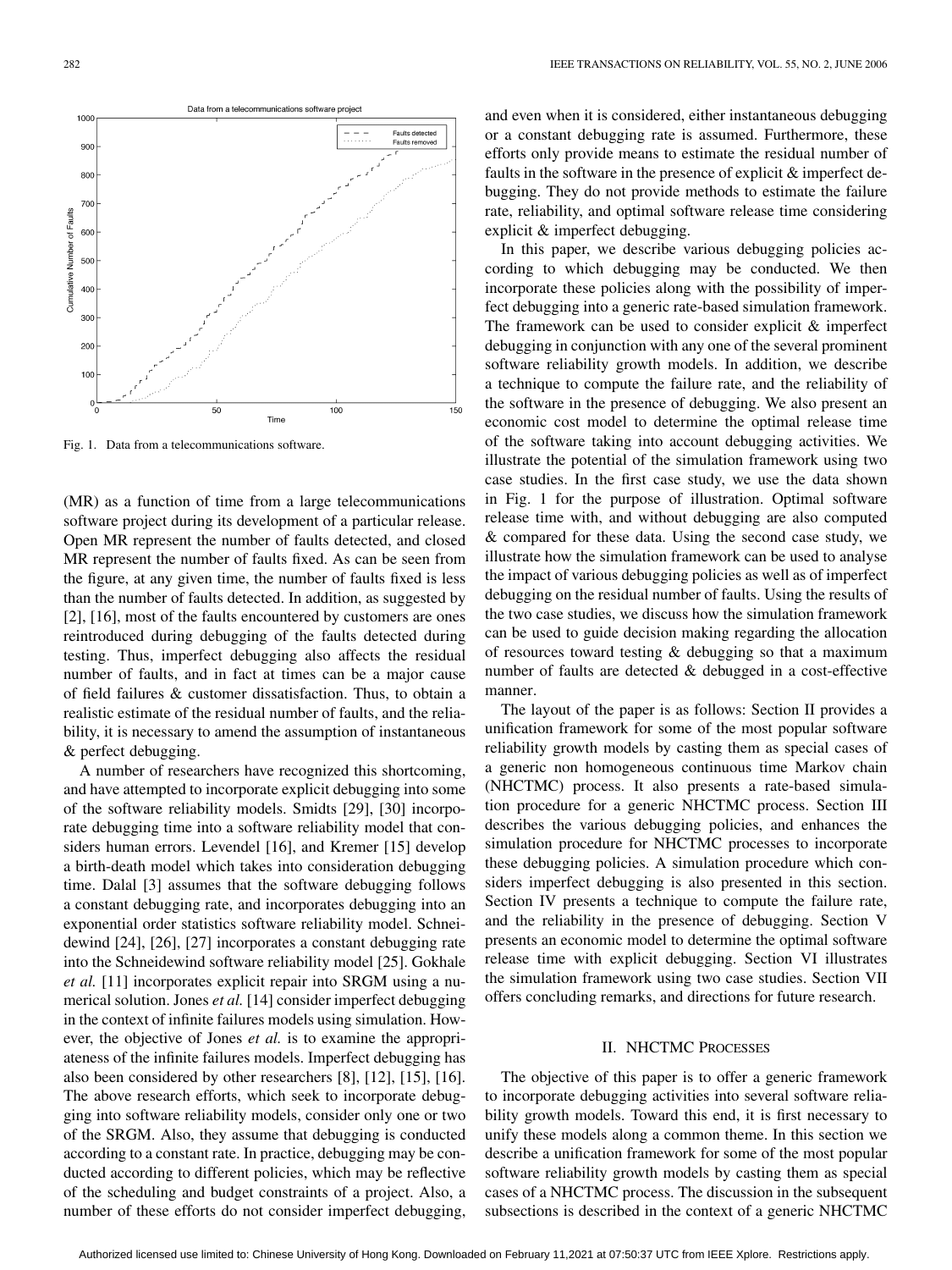

Fig. 2. Pure death NHCTMC.



Fig. 3. Pure birth NHCTMC.

process, and is applicable for those software reliability growth models which are special cases of the NHCTMC process.

#### *A. Overview*

and infinite failures

We consider a class of NHCTMC processes, where the behavior of the stochastic process  $\{X(t)\}\$  of interest depends only on a rate function  $\lambda(n, t)$ . The rate function  $\lambda(n, t)$  depends on the state *n* of the system at time *t*. Let  $X(t)$  be the number of "events" occurring in an interval  $(0, t)$ . "Events" here refers to the number of times the phenomenon of interest occurs (number of failures, for example), and this number  $n$  denotes the state of the system.  $\{X(t)\}\$ can be viewed as a pure death process if we assume that the maximum number of events that can occur in the time interval of interest is fixed, and the remaining number of events forms the state space of the NHCTMC. Thus, the system is said to be in state  $i$  at time  $t$  if we assume that the maximum number of events that can occur is N, and  $N - i$  events have occurred by time  $t$ . It can also be viewed as a pure birth process if the number of occurrences of the event forms the state space of the system. In this case, the system is said to be in state  $i$  at time  $t$  if the event has occurred  $i$  number of times up to time  $t$ . Let  $N(t)$  denote the cumulative number of events in the interval  $(0, t)$ , and  $m(t)$  denote its expectation, i.e.,  $m(t) = E[N(t)]$ . Pure birth processes can be further classified as "finite events," and "infinite events" processes<sup>3</sup>, based on the value that  $m(t)$ can assume in the limit. In the case of a finite event pure birth process, the expected number of events occurring in an infinite interval is finite (i.e.,  $\lim_{t\to\infty} m(t) = a$ , where a denotes the expected number of events that can occur in an infinite interval), whereas in the case of an infinite event process, the expected number of events occurring in an infinite interval is infinite (i.e.,  $\lim_{t\to\infty} m(t) = \infty$ ). Figs. 2 and 3 show the pure death, and pure birth NHCTMC, respectively.

Some of the popular software reliability models are non-homogeneous continuous time Markov chain (NHCTMC)-based. For example, Goel-Okumoto model [\[8\],](#page-10-0) Yamada S-shaped [\[35\],](#page-11-0) Musa-Okumoto model [\[19\],](#page-11-0) Duane model [\[5\]](#page-10-0), and Littlewood-Verrall model [\[17\]](#page-11-0) can be cast as pure birth NHCTMC processes, whereas the Jelinski-Moranda model [\[13\]](#page-10-0) can be cast as a pure death NHCTMC model. The pure birth NHCTMC models can be further classified into finite failures pure birth,

<sup>3</sup>If the events of interest are failures, then these events become finite failures,

 $P_0(t) = e^{-m(t)}$ where

> $m(t) = \int_{0}^{t} \lambda(0, \tau) d\tau$ (2)

(1)

When the events of interest are failures,  $\lambda(0, t)$  is often referred to as the hazard rate, and  $q$  is the cumulative hazard. The cumulative distribution function  $F_1(t)$ , and the probability density function  $f_1(t)$  of the time to occurrence of the first event are then given by [\[32\]](#page-11-0)

$$
F_1(t) = 1 - P_0(t) = 1 - e^{-m(t)},
$$
\n(3)

and

$$
f_1(t) = \frac{d}{dt}F_1(t) = \lambda(0, t)e^{-m(t)}
$$
 (4)



Fig. 4. Classification of SRGM as NHCTMC processes.

and infinite failures pure birth models. The classification of the prominent software reliability models as different types of NHCTMC processes is depicted in Fig. 4.

## *B. Rate-based Simulation*

In Section II-A, we described how the stochastic failure process of a software application embodied in many of the software reliability growth models can be described by a NHCTMC. Introducing debugging into this stochastic failure process gives rise to a birth-death process with complex failure & debugging rates, and makes it impossible to obtain closed form expressions. Simulation, on the other hand, can take into account the fault detection as well as the debugging process in an integrated manner. As a result, in this section we provide an overview of rate-based simulation for NHCTMC processes.

We consider a pure birth process, although the technique is equally applicable for a pure death process with suitable modifications. For a pure birth process, the conditional probability that an event occurs in an infinitesimal interval  $(t, t+dt)$ , provided that it has not occurred prior to time t, is given by  $\lambda(0, t)dt$ , where  $\lambda(0, t)$  is called the event occurrence rate. The probability that the event will not occur in the time interval  $(0, t)$ , denoted by  $P_0(t)$ , is given by

Authorized licensed use limited to: Chinese University of Hong Kong. Downloaded on February 11,2021 at 07:50:37 UTC from IEEE Xplore. Restrictions apply.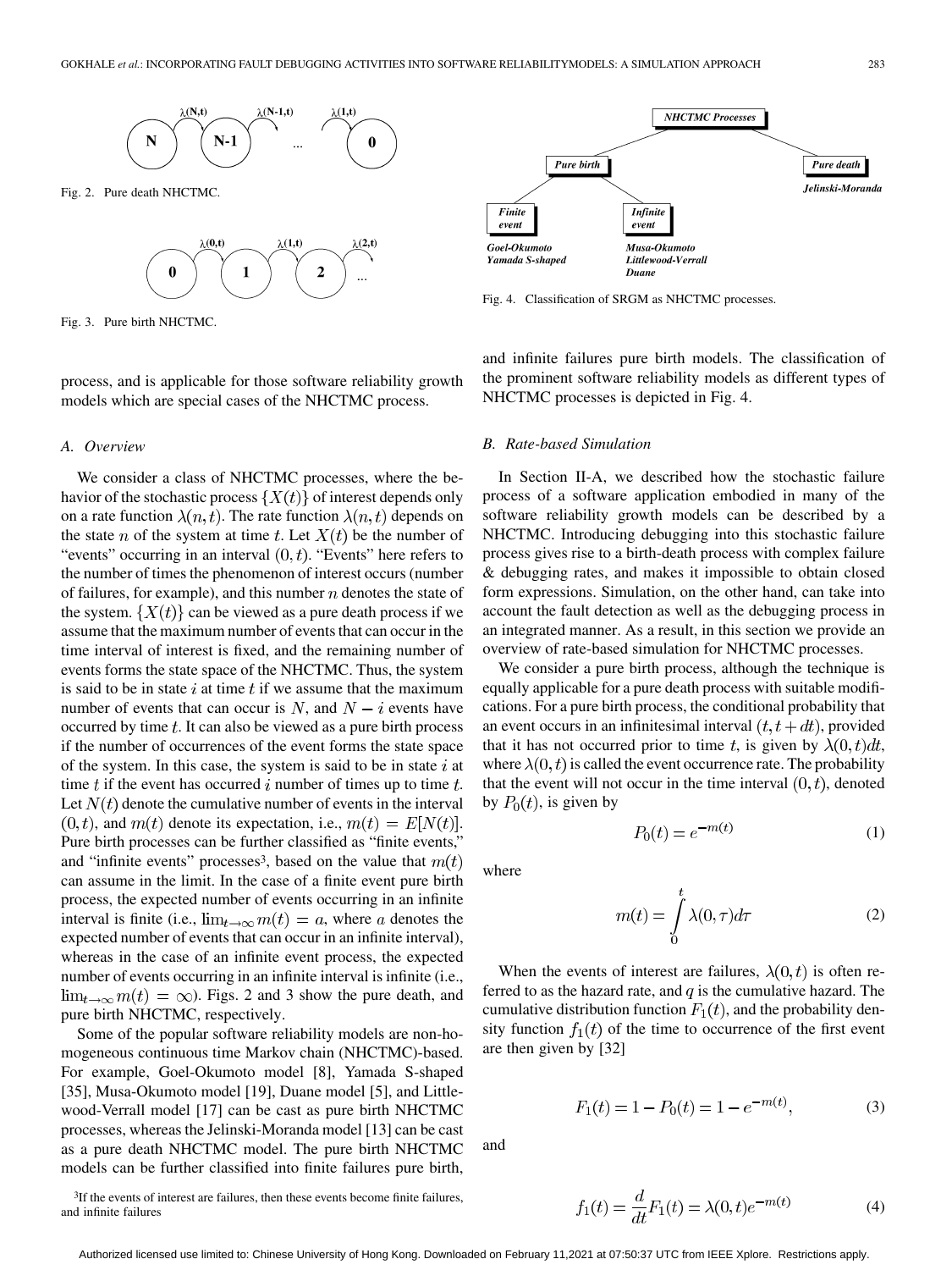<span id="page-3-0"></span>double single\_event(double t, double dt, double (\* lambda)(int,double))  $\big\{$ 

```
int event = 0;
while (event == 0)
\overline{f}if (occurs(lambda(0,t)*dt))event++t + = dt.
\overline{y}return t:
```
Fig. 5. Procedure A: Single event simulation procedure.

void recurrent\_event(double ta, double tmax, double (\* lambda) (int, double), double dt, int \*events, int max events)

```
ſ
      double t = ta;
      while ((t \leq t \text{max}) \& (``events < max_events))\overline{\mathcal{L}}if (occurs(lambda(*events, t)*dt)
                    ++(*events):t + = dt:
}
```
Fig. 6. Procedure B: Recurrent event simulation procedure.

Expressions for occurrence times of further events are rarely analytically tractable [\[32\]](#page-11-0). These processes are also known as conditional event-rate processes [\[31\].](#page-11-0)

Rate-based simulation techniques can be used to obtain a possible realization of the arrival process of a NHCTMC. The occurrence time of the first event of a NHCTMC process can be generated using Procedure A expressed in a C-like form shown in Fig. 5. The function  $single\_event()$  returns the occurrence time of the event. In the code segment in Procedure A,  $occurs(x)$  compares a random number with x, and returns 1 if  $random() < x$ , or 0 otherwise. The *recurrent\_event*() procedure presented in Procedure B in Fig. 6 is a simple extension of the *single event*() procedure, and counts the number of occurrences of the event over the interval  $(t_a, t_{max})$ . The *events* parameter must be initialized by the calling program to the number of occurrences prior to time  $t_a$ , and it will contain an updated count of the number of occurrences after the function returns.

The use of rate-based simulation to obtain a realization of the failure process modeled by some software reliability growth models has been described by Tausworthe *et al.* [\[31\].](#page-11-0) To the best of our knowledge, however, this is the first attempt to provide a unifying framework for the different types of software reliability models along the common theme of NHCTMC processes, and further providing a simulation procedure for the generic NHCTMC process. In recent years, rate-based simulation has also been used for architecture-based software reliability analysis [\[10\].](#page-10-0)

#### III. SIMULATION FRAMEWORK

In this section, we present a framework based on the rate-based simulation technique to incorporate explicit debugging activities into the black-box software reliability models. Toward this end, we first describe the various policies according to which debugging may be conducted.

#### *A. Debugging Policies*

We assume that the testing process is unaffected by debugging activities; that is, testing continues even during debugging. The detected faults are queued to be debugged. The fault detection rate is  $\lambda(n, t)$ , and depends on the number of faults detected, or time, or both. The debugging rate, or the rate at which the faults are removed,  $\mu(j, t)$ , also depends on time, or the number of faults queued to be debugged, or both.<sup>4</sup> Thus, at time  $t$ , if the number of faults detected is  $n$ , and the number of faults queued to be debugged is j, then  $n - j$  faults have been debugged.

Debugging may be conducted according to different debugging policies, which are reflective of the budget  $&$  scheduling constraints of the project. These debugging policies manifest as different types of debugging rates. The debugging rate  $\mu(j, t)$ can be of the following types:

• Constant: This is the simplest possible situation where the debugging rate is independent of the number of faults pending as well as time. The debugging process discussed by Kremer [\[15\]](#page-10-0), Levendel [\[16\],](#page-11-0) and Dalal [\[3\]](#page-10-0) is of this type. The debugging rate  $\mu(j, t)$  in this case is given by

$$
\mu(j, t) = \mu \tag{5}
$$

• Fault-dependent: The debugging rate could depend on the number of faults queued. As the number of faults pending increases, it is likely that additional resources are allocated for debugging, and hence the faults are removed faster, which reflects as a faster debugging rate. If  $j$  is the number of faults pending, the debugging rate  $\mu(j, t)$  is given by

$$
\mu(j,t) = j * k \tag{6}
$$

where the constant  $k$  can depend on the portion of resources allocated for debugging.

• Increasing time-dependent: The debugging rate could also be time-dependent. Intuitively, the debugging rate is lower at the beginning of the testing phase, and increases as testing progresses or as the project deadline approaches. The debugging rate reaches a constant value beyond which it cannot increase, and this may reflect budget constraints or exhaustion of resources, etc. The time-dependent debugging rate is hypothesized to be of the form

$$
\mu(j,t) = \alpha(1 - e^{-\beta t})\tag{7}
$$

for some constants  $\alpha \& \beta$ , which reflect the characteristics of a particular project; and for  $t$ , the length of the test

<sup>4</sup>In this case, the state of the system is given by a 2-tuple  $(n, j)$  where n represents the number of faults detected, and  $j$  represents the number of faults pending to be debugged. Consequently, the failure rate should be given by  $\lambda(n, j, t)$ , and the debugging rate should be given by  $\mu(n, j, t)$ . However, we assume that the failure rate is unaffected by the number of faults pending to be debugged, and hence is independent of  $j$ . Similarly, we assume that the debugging rate is independent of the number of faults detected, represented by n. As a result, we use the simplified notation of  $\lambda(n, t)$  to represent the failure rate, and  $\mu(j, t)$  to represent the debugging rate.

 $\overline{\phantom{a}}$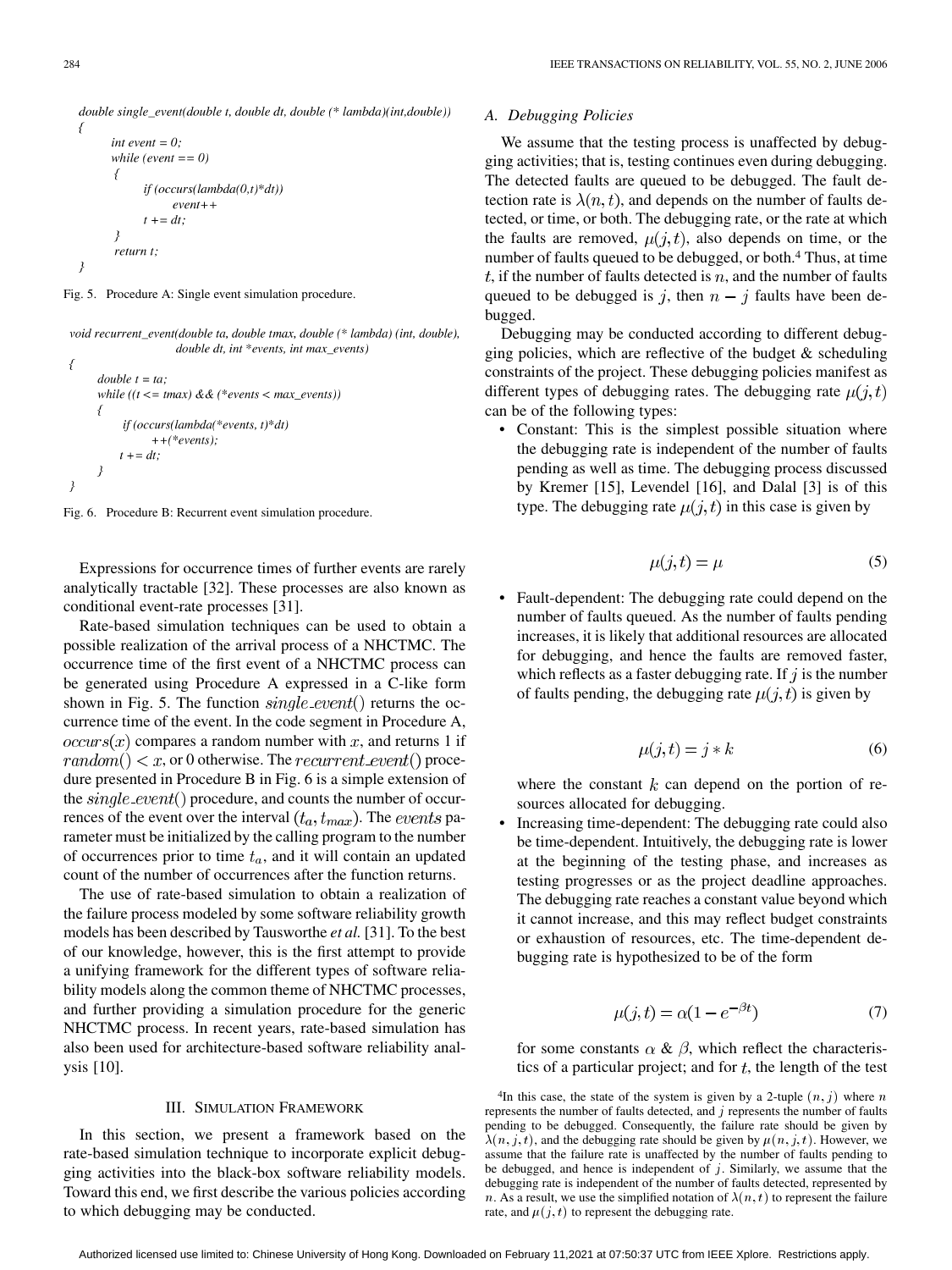```
void recurrent_event_repair(double tmax, double ta, double dt, int max_events,
                               double (*lambda)(int, double), double (*mu) (int, double),
                               int *events, int *pending, int *removed, int fd_delay,
                               double time_delay, double time_detected[])
\{double t = ta:
     while ((t < max) \&amp; \&amp; (*events < max_events))\left\{ \right.if ((occurs(lambda(*events, t)*dt))\overline{\mathcal{L}}++(*events);++(*pending);time\_detected[*events] = t;
          if (((*pending+*removed)>fd\_delay) \& (t > time\_del))if ((*pending > 0) \& (t > time\_detected[*removed+1] + time\_del))if (occurs(mu(*pending, t)*dt))-(*pending);++(*removed);\overline{\phantom{a}}t + = dt;
}
```
₹

Fig. 7. Procedure C: Simulation procedure with explicit debugging.

interval. We refer to this as the time-dependent debugging rate #1.

• Decreasing time-dependent: Debugging rate could also be time-dependent in the case of latent faults, which are inherently harder to remove, and can be hypothesized to be

$$
\mu(j, t) = \alpha e^{-\beta t} \tag{8}
$$

We refer to this as the time-dependent debugging rate #2.

• General time-dependent: Time-dependent debugging rate could also have any other functional form as dictated by the software process for a particular project.

Debugging activities can also be deferred to a later point in time in the case of some software development scenarios, based on the following two constraints:

- Debugging can be deferred until a certain number  $\phi$  of faults are detected, and are pending to be debugged.
- Debugging may have to be suspended for a certain average amount of time  $\tau$  after the detection of a fault, or in other words there is a time lag of  $\tau$  units between the detection of a fault, and the initiation of its debugging. Debugging may also be delayed for a certain period of time after testing begins.

Once initiated, debugging could proceed according to any one of the policies described above.

The recurrent event() simulation procedure shown in Procedure B in [Fig. 6](#page-3-0) is modified as in Procedure C shown in Fig. 7 to count the number of faults detected as well as debugged for the various debugging policies in the interval  $(t_a,$ 

void imp\_fault\_removal(double ta, double tmax, double dt, double q, double r, double (\*mu)(int, double), int \*pending, int \*removed)

```
double t = ta;
while ((t < tmax) \&amp; \&amp; (*pending) &gt; 0))ſ
     if (occurs(mu(*pending, t)*dt))
           temp = random()if (temp \langle r \rangle++(*pending);else
           \overline{'}temp = random();if temp > q+r)
                   -(*pending);++(*removed);3
 \mathcal{E}
```
Fig. 8. Procedure D: Simulation procedure with imperfect debugging.

). The calling program must initialize *events* to the number of detected faults, *pending* to the number of faults remaining to be debugged, and *removed* to the number of faults already debugged prior to time  $t_a$ . Procedure C is general, and can represent any of the specialized debugging policies or a combination of them by initializing the appropriate parameters to the desired values. For example, fault-dependent delay can be incorporated by setting the parameter  $fd$  delay to the number of faults after which the debugging activity begins. Also,  $time \, lag$  can be initialized to reflect the expected time lag between the detection of a fault, and the initiation of its debugging. The procedure at each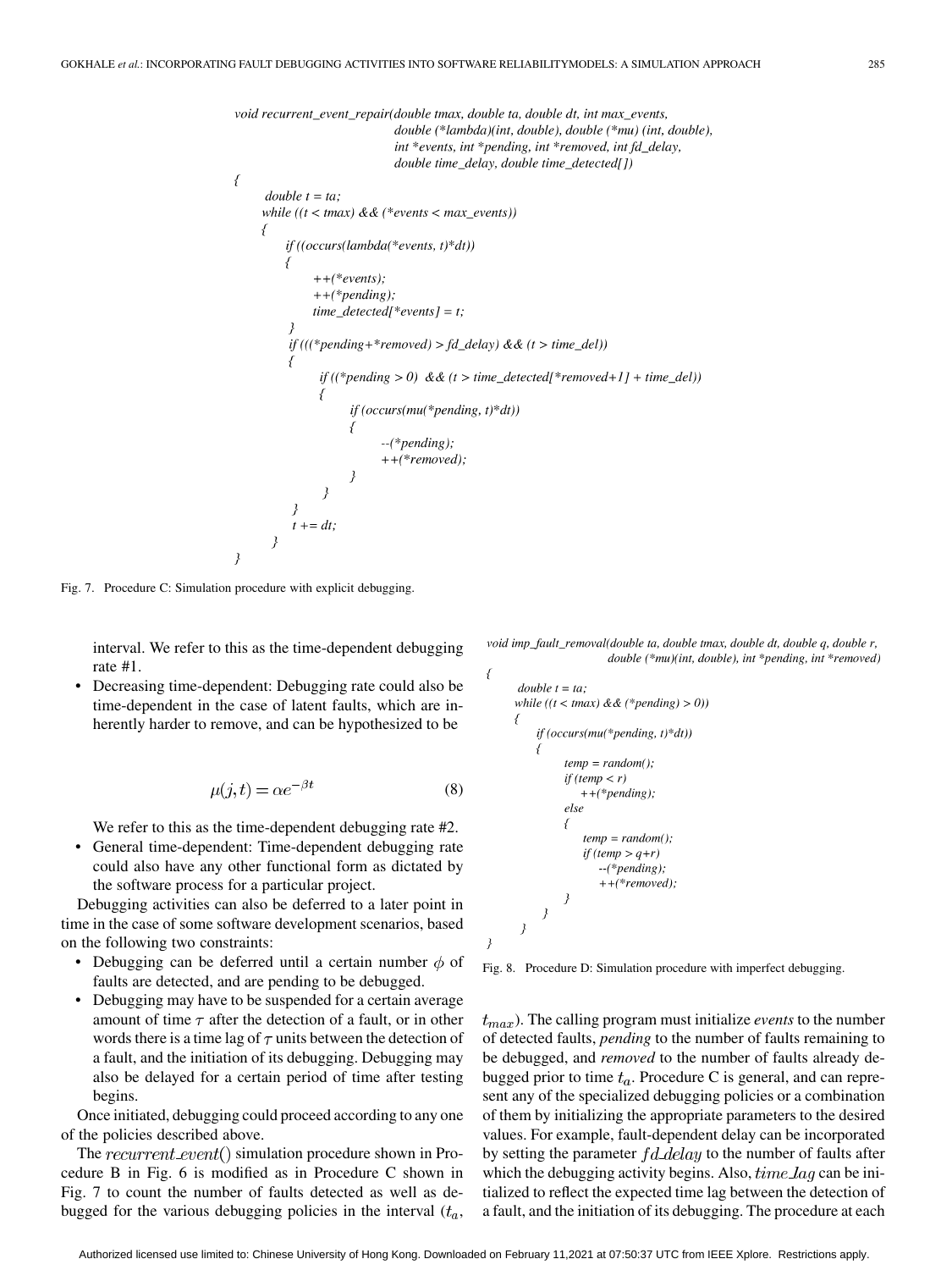<span id="page-5-0"></span>



Fig. 9. An example for failure rate adjustment.

time step checks for pending faults if any, and invokes the debugging process. Upon return, the parameters *events*, *pending*, and *removed* contain the updated counts of the number of faults detected, pending to be debugged, and debugged, respectively.

#### *B. Imperfect Debugging*

The framework discussed in the previous section is extended in this section to account for fault reintroduction/imperfect debugging based on the following considerations. Whenever a fault is detected, there are three mutually exclusive possibilities to the corresponding debugging effort: reduction in the fault content by 1 with probability  $p$ , no change in the fault content with probability  $q$ , and an increase in the fault content by 1 with probability r. Thus  $p + q + r = 1$  [\[15\].](#page-10-0) It is important to note that simulation does not impose any restrictions on the nature of the debugging process, and fault reintroduction could be used in conjunction with any of the debugging policies described in the previous section. Also, although we have assumed that other cases (additional fault removal or fault reintroduction) are rare & negligible, the simulation framework is sufficiently powerful & generic to consider the reintroduction of multiple faults.

The simulation procedure with imperfections in the debugging activity is presented in Procedure D in [Fig. 8](#page-4-0). For now, we ignore the testing process; and we assume that a certain number of faults are pending to be debugged, and that we are attempting to debug these pending faults. The calling program must initialize the parameters *pending* & *removed* to the number of faults pending to be debugged, and the number of faults debugged, prior to time  $t_a$ . These parameters contain the updated counts of these quantities when the function returns.

#### IV. COMPUTATION OF FAILURE RATE AND RELIABILITY

In this section, we describe a technique to compute the failure rate & the reliability of the software in the presence of debugging. The estimates of failure rate  $\&$  the reliability obtained using this approach are valid only if testing is conducted according to the operational profile of the application [\[20\].](#page-11-0) Under

the ideal assumption of instantaneous & perfect debugging, the expected number of faults debugged is the same as the expected number of faults detected. However, if we take into consideration the time required for debugging, the expected number of faults debugged at any given time is less than the expected number of faults detected as seen in Fig. 9. Thus at any time  $t$ ,  $\lambda(n, t)$ , which is the failure rate of the software based on the assumption of instantaneous & perfect debugging, needs to be adjusted to reflect the expected number of faults that have been detected, but not yet debugged. We calculate this adjustment as follows: let  $m_R(t)$  denote the expected number of faults debugged by time t, and  $m_D(t)$  denote the expected number of faults detected by time  $t$ . The approach consists of computing time  $t_R \leq t$ , such that  $m_D(t_R) = m_R(t)$ ; that is, the time  $t_R$  at which the expected number of faults detected as well as debugged under the assumption of instantaneous debugging is equal to the expected number of faults debugged with explicit fault removal. Whereas the perceived failure rate at time  $t$ , under the assumption of instantaneous & perfect debugging, is  $\lambda(n, t)$ , we postulate that the actual failure rate (failure rate after adjustment), denoted by  $\lambda'(n, t)$ , can be approximately given by  $\lambda(n, t_R)$ , where  $t_R \leq t$ . The condition  $t = t_R$  represents the situation of instantaneous & perfect debugging. This can be considered as a "roll-back" in time, and is like saying that accounting for fault detection & debugging separately up to time  $t$  is equivalent to instantaneous  $\&$  perfect debugging up to a prior time  $t_R$ . Expressions to compute  $t_R$  for finite failure NHPP models have been derived elsewhere [\[9\].](#page-10-0)

We illustrate this approach with the help of an example. Referring to the plot on the left-hand side of Fig. 9, the expected number of faults detected,  $m_D(t)$ , by time  $t = 200$  is 23.16, while the expected number of faults debugged by time  $t, m_R(t)$ , is 17.64. The failure rate for this particular example is assumed to be that of the Goel-Okumoto model [\[8\],](#page-10-0) and is given by  $\lambda(n, t) = 34.05 * 0.0057 * e^{-0.0057t}$ .  $t_R$ , computed using these values, is given by 128.1. Thus, the perceived failure rate is 0.062, whereas the actual failure rate after adjustment is 0.093. The approach described here was repeated for every time step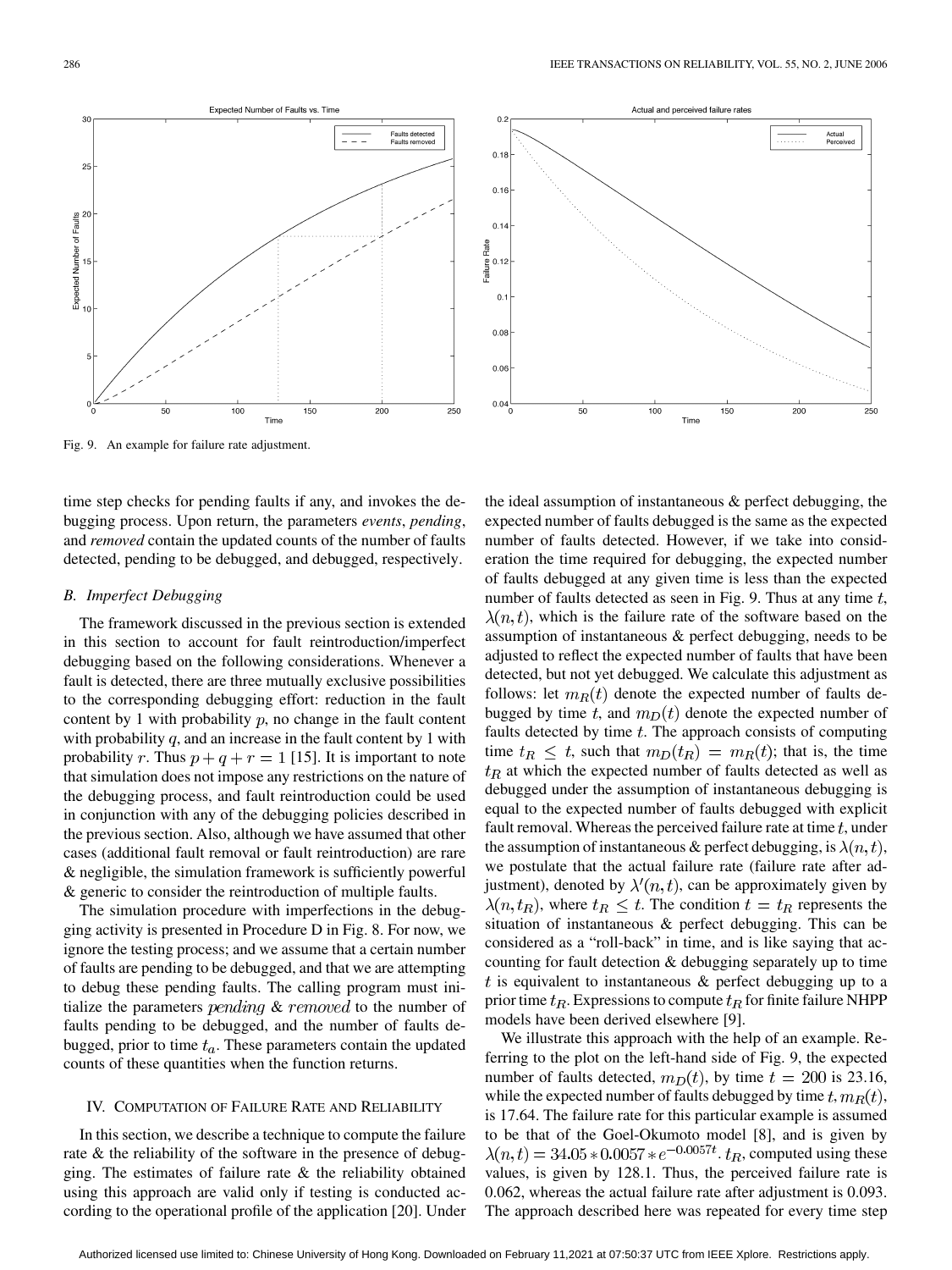<span id="page-6-0"></span> $dt$ , and the plot on the right hand side in [Fig. 9](#page-5-0) shows the perceived as well as the actual failure rates for the entire time interval. In other words, if the software were released at time  $t = 200$ , its failure rate taking into account the debugging activities will be 0.093, as opposed to 0.062, which would be its failure rate assuming instantaneous debugging.

## V. OPTIMAL SOFTWARE RELEASE TIME

Software testing is an expensive process, and typically consumes about one-third to one-half of the cost of a typical software development project [\[3\].](#page-10-0) Overzealous testing can increase the cost of testing, and delay the introduction of a product into the market, in which an early product release may mean the difference between success, and failure. On the other hand, if testing stops too soon, there is a risk of releasing the software with latent bugs, and fixing a fault in a released system is an order of magnitude more expensive than fixing the fault during the test phase. In addition, there is a cost of customer dissatisfaction & loss of goodwill, and of system down time & restoration. Thus there is a tradeoff, and the issue is to find an optimal point at which costs justify the stop decision.

The stopping rule problem has been addressed by several researchers in the literature [\[3\]](#page-10-0), [\[6\]](#page-10-0), [\[22\], \[28\]](#page-11-0), [\[35\].](#page-11-0) As discussed by Ehlrich *et al.* [\[6\],](#page-10-0) the economic consequences  $E$ , involved in stopping testing at time  $t_s$  units, or releasing the software at  $t<sub>s</sub>$  units after test execution, should take into consideration the following costs:

- The cost of testing activities, like running test cases & analysing data, the amount of man-power, and the CPU time spent by the time  $t_s$ , or equivalent "testing-effort" [\[34\], \[36\]](#page-11-0) is denoted by  $C_1$ . The cost associated with test planning & test case development is normally completed before testing, so it is not included in this value.
- The cost of resolving a failure, which consists of activities like opening a modification request, diagnosing the underlying fault, removing the fault, and verifying that the failure no longer occurs, is denoted by  $C_2$ .
- The cost of fixing a failure in the operational phase, is denoted by  $C_3$ .
- The cost to customer operations in the field is denoted by  $C_4$ , which is a function of the failure rate,  $\lambda(n, t_s)$  of the software at the release time, the expected execution time  $\eta$  of the software release per field site, and the number of field sites,  $l$ .

The economic model is thus given by

$$
E = C_1(t_s) + C_2m(t_s) + C_3(a - m(t_s)) + C_4(\lambda(n, t_s)\eta l)
$$
\n(9)

where  $a$  denotes the total expected number of faults in the software, and  $m(t_s)$  denotes the expected number of faults detected & hence debugged if the debugging process is assumed to be instantaneous.

These costs are based on software reliability models which assume that the fault is debugged as soon as it is detected, and the debugging process is perfect. The time required to debug



Fig. 10. Actual and simulated MR.

a fault, however, cannot be neglected; and hence at any given time, the number of faults debugged will be less than the number of faults detected. Thus, the cost of resolving a failure actually consists of two parts: the cost of opening a modification request & diagnosing the fault that caused a failure, and the cost of removing a fault & verifying that the failure no longer occurs. The former depends on the fault detection process, and the latter depends on the debugging process. Let  $C_{21}$  denote the cost associated with the former, and  $C_{22}$  with the latter. For a release time  $t<sub>s</sub>$ , the economic model presented in (9) can be modified to be

$$
E = C_1(t_s) + C_{21}m_D(t_s) + C_{22}m_R(t_s)
$$
  
+
$$
C_3(a - m_R(t_s)) + C_4(\lambda'(n, t_s)\eta l)
$$
 (10)

where  $m_D(t_s)$ , and  $m_R(t_s)$  denote the expected number of faults detected, and removed respectively, by time  $t_s$ . Note that  $C_4$ , which is the cost to customer operations in the field, is now a function of the adjusted failure rate  $\lambda'(n, t_s)$  of the software.

#### VI. ILLUSTRATIVE EXAMPLES

In this section, we demonstrate the potential of the simulation framework using two case studies. In the first case study, we demonstrate the capability of the framework to simulate the data shown in [Fig. 1.](#page-1-0) We also illustrate the economic cost model using these data. In the second case study, we demonstrate how the rate-based simulation framework can be used to assess the impact of the parameters of the different debugging policies, and of imperfect debugging on the residual number of faults. Through this case study, we also discuss how the results produced by simulation can be used to guide the allocation of resources to achieve the desired reliability in a cost-effective manner.

# *A. Case Study I*

We use the rate-based simulation framework to simulate the open & closed MR data shown in [Fig. 1](#page-1-0). This figure clearly indicates that the open & closed MR profiles follow two distinct

Authorized licensed use limited to: Chinese University of Hong Kong. Downloaded on February 11,2021 at 07:50:37 UTC from IEEE Xplore. Restrictions apply.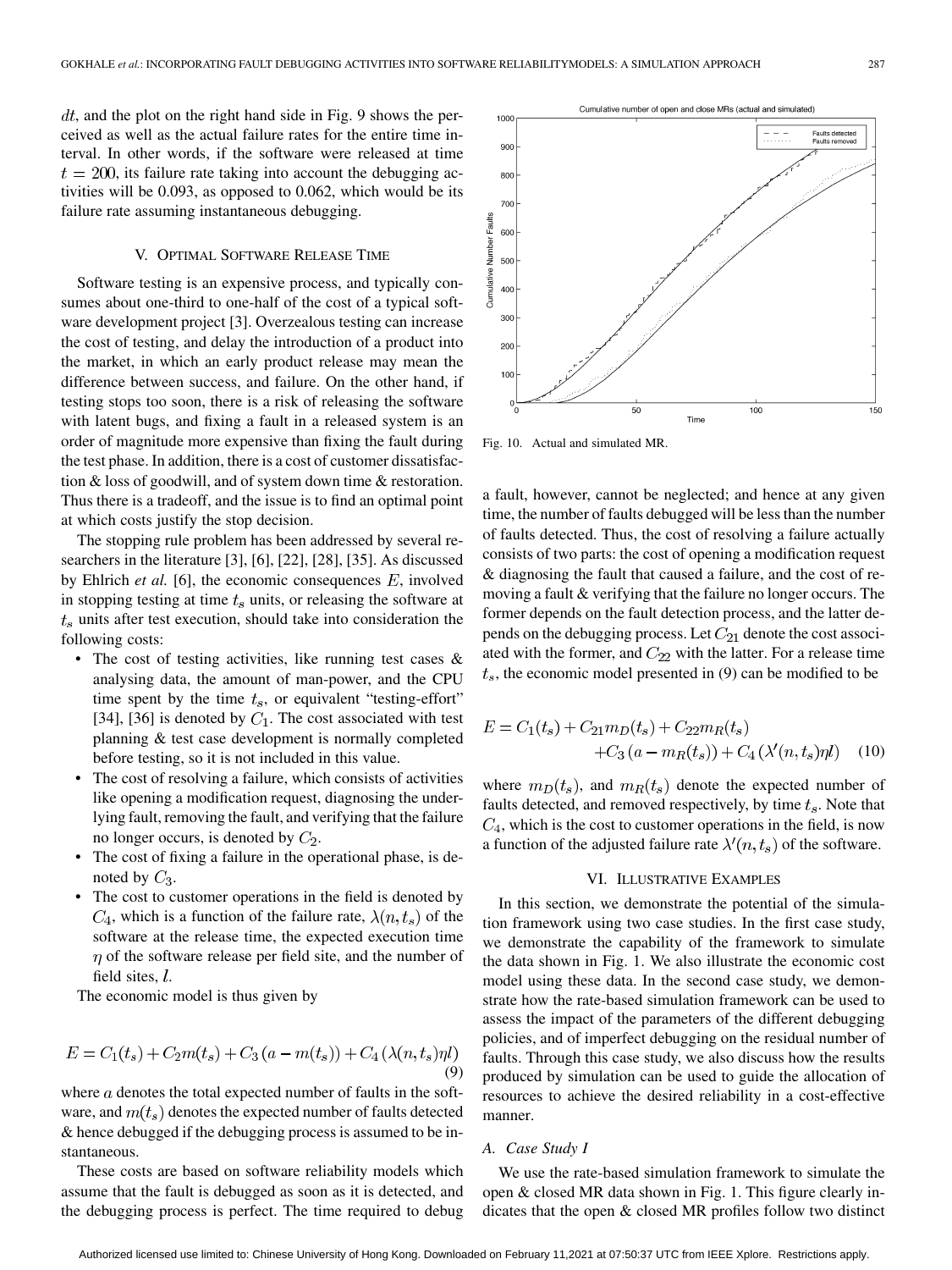<span id="page-7-0"></span>

| Simulation parameter     | Notation       | Value                                         |
|--------------------------|----------------|-----------------------------------------------|
| Fault detection rate     | $\lambda(n,t)$ | $1257.5 * (0.0198)^{2} * t * e^{-0.0198*t}$   |
| Fault debugging rate     | $\mu(j,t)$     | $1352.5 * (0.0143)^{2} * t * e^{-0.0143 * t}$ |
| Initial time             | $t_a$          | 0.0                                           |
| Maximum time             | $t_{max}$      | 500.0                                         |
| Initial detected faults  | events         |                                               |
| Initial pending faults   | pending        | $\theta$                                      |
| Maximum number of events | $max\_events$  | 1000                                          |
| Initial removed faults   | removed        | 0                                             |
| Time delay               | $time\_delay$  | 0.0                                           |
| Fault delay              | $fd\_delay$    | 0                                             |
| Time step                | dt             |                                               |

TABLE I SIMULATION PARAMETERS FOR CASE STUDY I



Fig. 11. Actual, and perceived failure rates, and reliabilities for telecommunications data.

processes; and in the conventional software reliability realm, these curves would have to be modeled separately using two different analytical models, which makes the underlying reliability process difficult to understand. Data like the one in [Fig. 1](#page-1-0) can be easily simulated using a software reliability model for the open MR curve, and a suitable debugging process for the closed MR curve. We simulated the two profiles using the simulation procedure shown in [Fig. 7](#page-4-0). The open MR profile is simulated using the rate function of the S-shaped model [\[35\]](#page-11-0), while the closed MR profile is simulated using a time-dependent debugging rate. These two processes were chosen because they provided the best possible fit to the observed curves. The fault detection rate  $\lambda(n, t)$  is given by  $1257.5 * (0.0198)^{2} * t * e^{-0.0198 * t}$ , and the fault debugging rate  $\mu(j, t)$  is given by  $1352.5 * (0.0143)^2 *$  $t * e^{-0.0143*t}$ . The parameters used in the simulation, along with the fault detection & debugging rates, are summarized in Table I. 1000 simulation runs were conducted, and an average of these runs was obtained. The simulation results are shown in [Fig. 10](#page-6-0). For the graphs reported in [Fig. 10](#page-6-0), the standard deviation is within approximately 1% of the mean, and is not shown here to avoid visual clutter.



Fig. 12. Optimal software release times with, and without debugging.

The perceived, and the actual failure rate of the software are then computed for the time period from  $t = 0.0$  to  $t = 400.0$  based on the technique proposed in [Section IV](#page-5-0), and are shown on the left in Fig. 11. Assuming that both the testing as well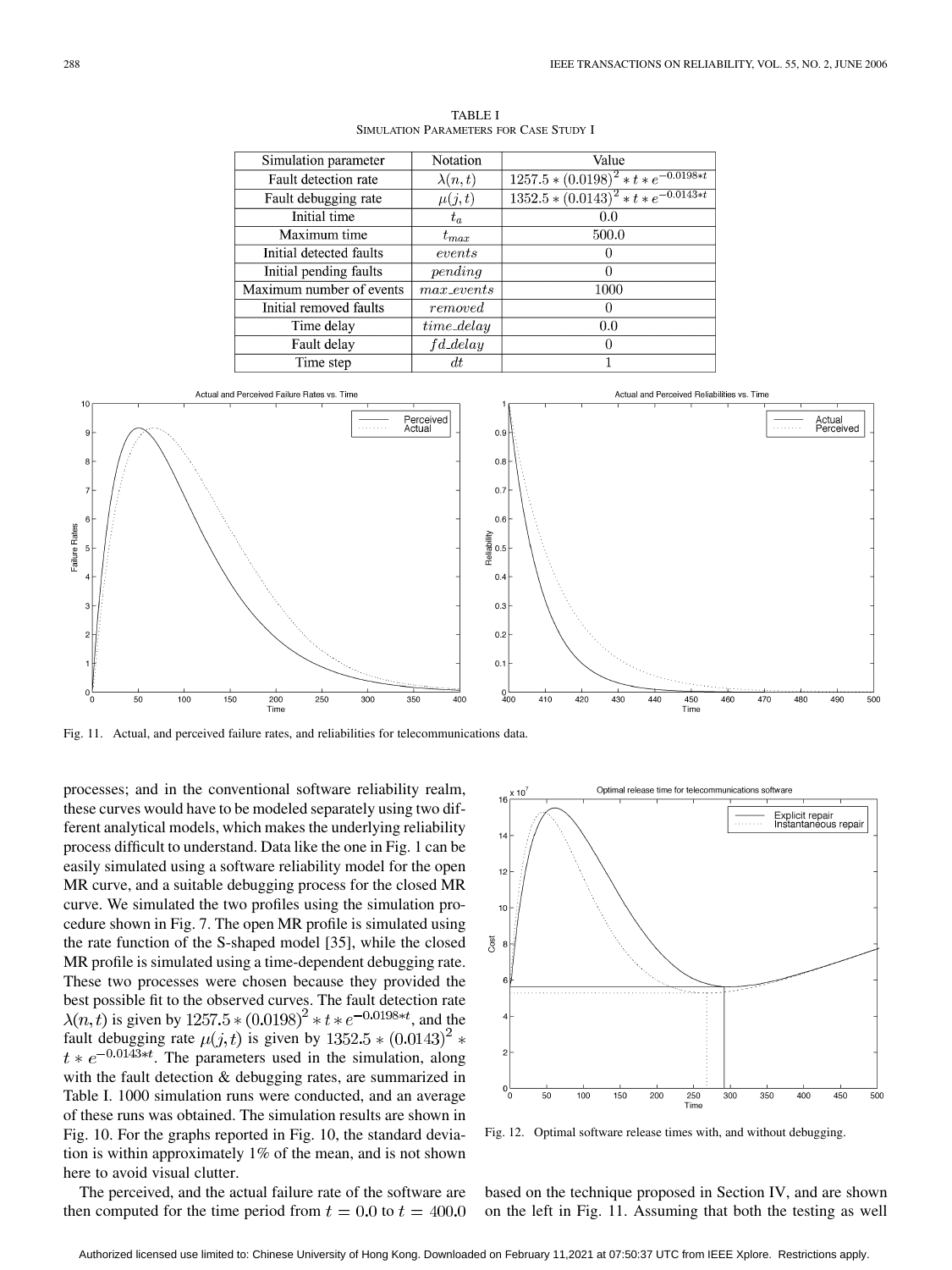<span id="page-8-0"></span>

Fig. 13. Expected number of detected & debugged faults for debugging policies.

as debugging activities are stopped at time  $t = 400.0$ , the reliability of the software under the assumption of instantaneous debugging, and taking into account explicit debugging, is shown on the right in [Fig. 11](#page-7-0).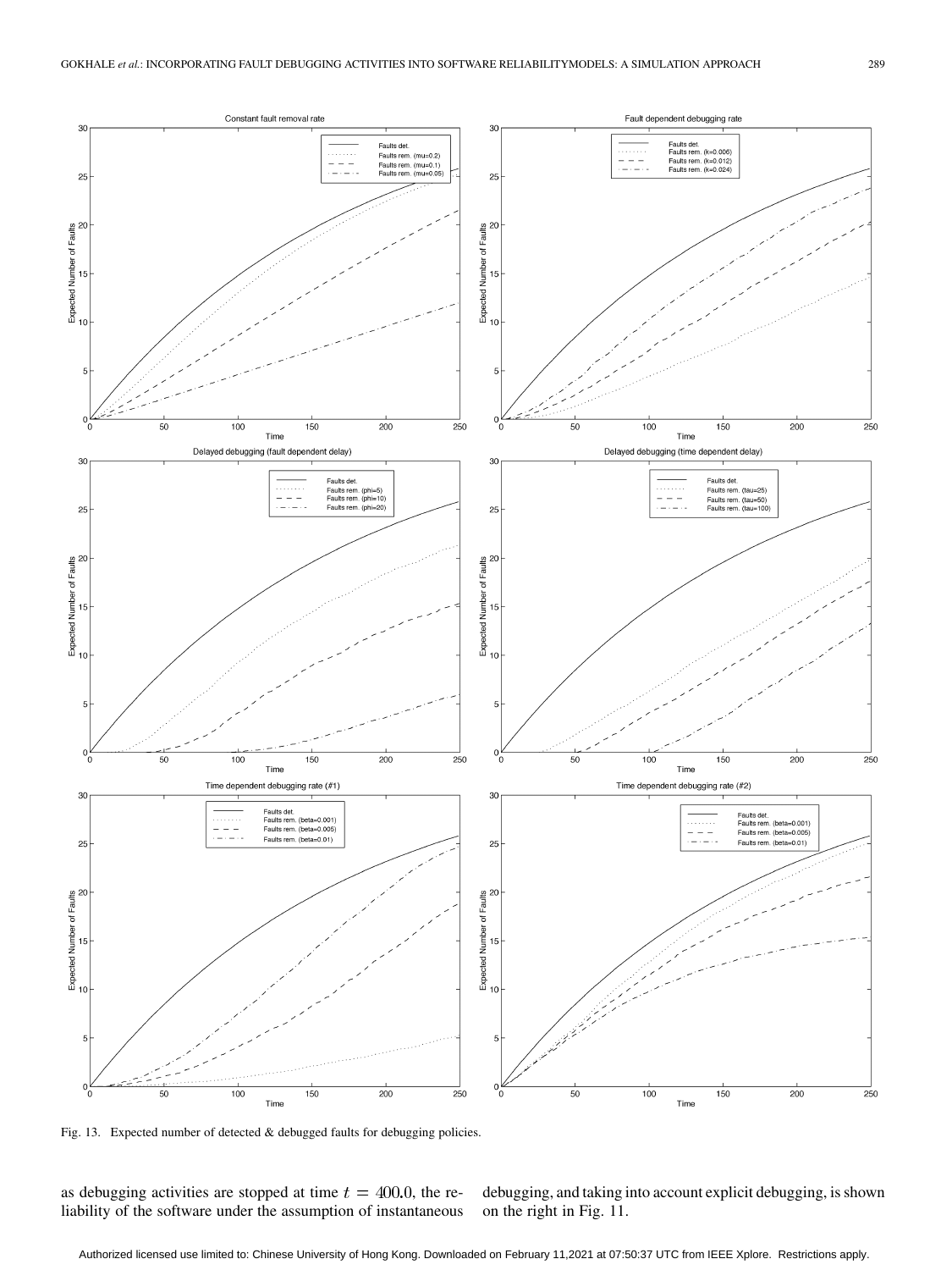| <b>TABLE II</b>                                |  |
|------------------------------------------------|--|
| <b>SIMULATION PARAMETERS FOR CASE STUDY II</b> |  |

| Simulation parameter     | Notation       | Value                              |
|--------------------------|----------------|------------------------------------|
| Fault detection rate     | $\lambda(n,t)$ | $34.05 * 0.0057 * e^{-0.0057 * t}$ |
| Initial time             | $t_a$          | 0.0                                |
| Maximum time             | $t_{max}$      | 300                                |
| Initial detected faults  | events         |                                    |
| Initial pending faults   | pending        |                                    |
| Maximum number of events | $max\_events$  | 40                                 |
| Initial removed faults   | removed        |                                    |
| Time step                | dt             |                                    |

We now assess the impact of explicit debugging on the optimal software release time using the telecommunications data. To enable this, we adapt the parameters of the economic cost model described in [\(9\)](#page-6-0) from Ehlrich *et al.* [\[6\].](#page-10-0) The values of the parameters are specified in terms of staff units rather than actual units to preserve the proprietary nature of resource use & cost data. The cost of resolving failures during system test, denoted by  $C_1$ , is assumed to be 60 staff units per fault. This cost includes the cost of failure identification, fault diagnosis, and fault removal.  $C_2$ , the effort per CPU test-execution unit, is assumed to be 1900 staff units. The effort to resolve failures after system release,  $C_3$ , is assumed to be 600 staff units per failure. This cost is based on the observations of Boehm [\[1\],](#page-10-0) and Dalal *et al.* [\[3\]](#page-10-0), that the cost of fixing a software fault after system release is an order of magnitude greater than the cost of fixing while testing.  $C_1$ ,  $C_2$ , and  $C_3$  were multiplied by a value of 75 to arrive at the value of the staff, assuming a loaded salary of 75 monetary units per staff-unit. To determine the consequences of field failures, we assume that the system would typically execute 371 CPU units at a single field site before a new version was installed, and that there were six field sites. The economic effect of the system failure was assumed to be 5000 monetary units. For the modified economic cost model which takes into account debugging activities, the cost of resolving a failure during system test, denoted by  $C_2$ , is split into two costs, namely,  $C_{21}$  which is the cost of failure identification & fault diagnosis, and  $C_{22}$  which is the cost of fault removal. We assume both  $C_{21}$  &  $C_{22}$  to be 30 staff units. [Fig. 12](#page-7-0) shows the optimal software release times for the data shown in [Fig. 1](#page-1-0). As can be seen from the figure, the release time as well as the cost at release is higher if debugging activities are explicitly accounted for, instead of assuming instantaneous & perfect debugging.

## *B. Case Study II*

In this case study, for the purpose of illustration, we use the failure rate of the Goel-Okumoto model [\[8\]](#page-10-0). The parameters of the rate function of the Goel-Okumoto model for NTDS data [\[8\]](#page-10-0) were estimated using CASRE [\[18\].](#page-11-0) The failure rate used is given by  $\lambda(n,t) = 34.05 * 0.0057 * e^{-0.0057 * t}$ .

*1) Parameters of Debugging Policies:* In the experiments reported in this section, the objective was to analyse the impact of the debugging policies on the expected number of faults detected & debugged. The parameters used in these experiments are reported in Table II. This table summarizes only those parameters that remain invariant across all the experiments considered in this section. In particular, because the impact of the parameters of the debugging policies is evaluated in these experiments, the parameters pertaining to the debugging rate are different in each scenario, and are not reported in the table. Using the parameters reported in Table II, 1000 simulation runs were conducted using the simulation procedure shown in [Fig. 7](#page-4-0) in each experiment, and the average of these runs was computed. In each one of these experiments, the standard deviation is within approximately 1% of the mean, and is not shown here to avoid visual clutter.

The expected number of faults detected & debugged for the various debugging policies is shown in [Fig. 13](#page-8-0). Initially, we simulated the expected number of faults detected & debugged for various values of constant debugging rate,  $\mu$ . The values of the debugging rate  $\mu$  were set to be approximately 100%, 50%, 25%, and 12.5% of the maximum fault detection rate. The expected number of faults debugged decreases as  $\mu$  decreases, as expected. The cumulative fault removal curve has a form similar to the cumulative fault detection curve, and as the debugging rate increases, the fault removal curve almost follows the fault detection curve. We then simulated the expected number of faults debugged as a function of time, when the debugging rate depends on the number of pending faults [\(6\).](#page-3-0) The expected number of faults debugged is directly related to the proportionality constant  $k$  in [\(6\)](#page-3-0). The debugging rate in this case does not have a closed form expression, but can be computed with a small extension to the simulation procedure. As  $k$  increases, the expected number of faults removed increases. The expected number of faults detected & removed as a function of time for time-dependent debugging rate #1 as given by [\(7\)](#page-3-0) was simulated next. The value of  $\alpha$  is held at 0.19, which is approximately the maximum value of the fault detection rate. The cumulative fault removal curve in this case is also similar to the cumulative fault detection curve, and the difference between the expected number of detected & debugged faults depends on the value of  $\beta$ . As  $\beta$  increases, the debugging rate increases, and the expected number of faults debugged increases. The expected number of faults debugged for time-dependent debugging rate #2 as given by [\(8\)](#page-4-0) was then simulated. In this case, as the value of  $\beta$  increases, the debugging rate decreases, and the expected number of faults debugged decreases. The expected number of faults detected & debugged as a function of time for delayed fault removal, where the expected delay between the detection of a fault & the initiation of its debugging is  $\tau$  units, was simulated next. The expected number of faults debugged decreases with increasing  $\tau$ . The expected number of faults detected & debugged for delayed fault removal, where debugging begins only after a certain number of faults  $\phi$  are accumulated, was simulated next, for different values of  $\phi$ . As  $\phi$  increases, the expected number of faults debugged decreases.

[Fig. 13](#page-8-0) depicts that, for higher values of debugging rates, the fault removal profile follows the fault detection profile very closely, and the estimates of the residual number of faults based on the ideal assumption of instantaneous debugging are close to the ones with explicit debugging. However, as the debugging rate increases, the debugging resources could be under-utilized. This relation is illustrated in [Fig. 14](#page-10-0), which shows the utilization of the debugging mechanism for various values of the constant debugging rate  $\mu$ . As seen from the figure, for lower values of  $\mu$ ,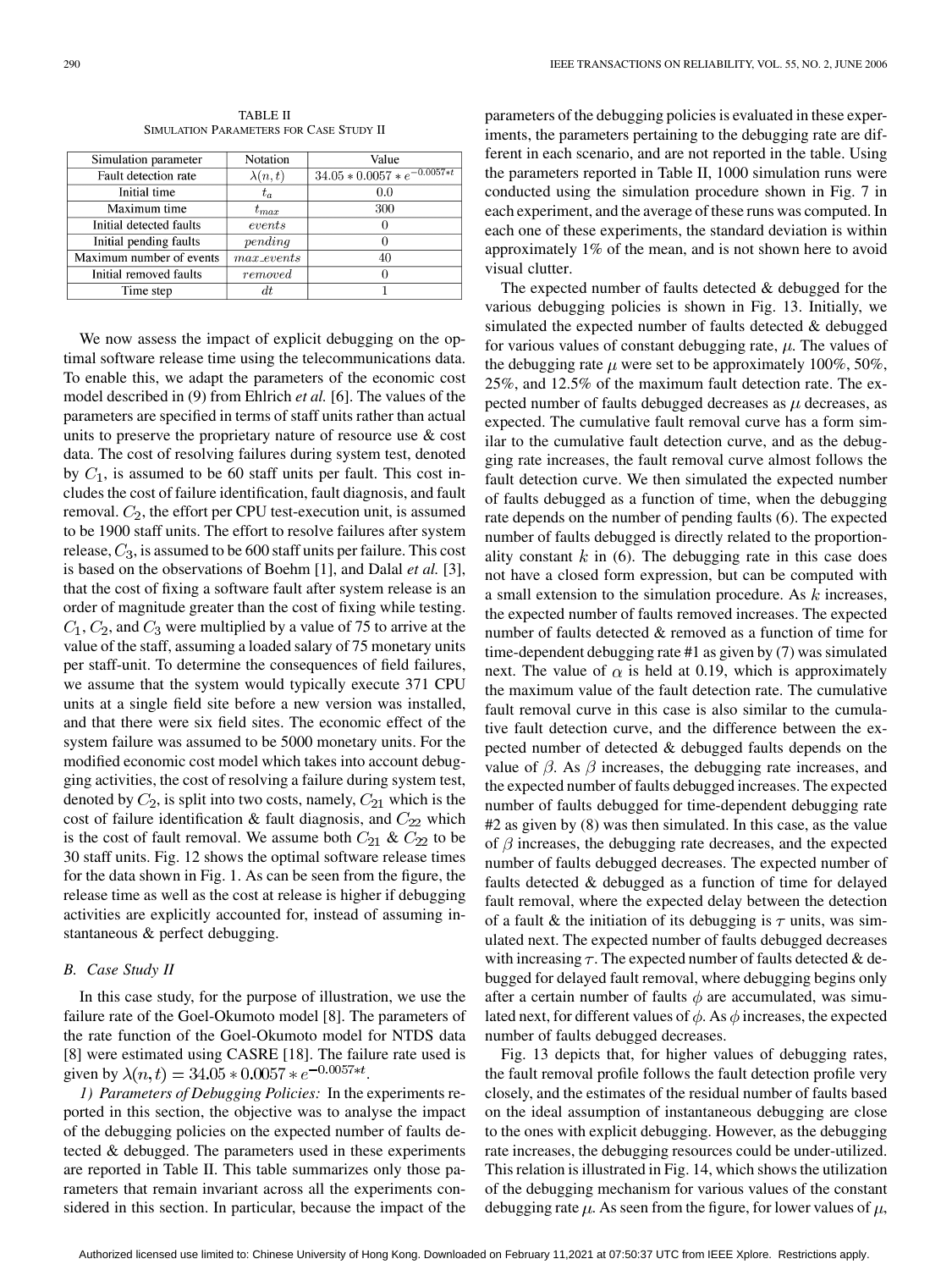<span id="page-10-0"></span>

Fig. 14. Utilization for constant debugging rate.



Fig. 15. Expected number of remaining faults.

the debugging mechanism is fully utilized, whereas for higher values of  $\mu$ , the utilization decreases. Under-utilization of the resources allocated for debugging may not be very cost-effective, especially with increasing budget & deadline constraints facing modern software development organizations. Simulation with explicit debugging can be used to guide resource allocation decisions so that a maximum number of faults are detected & debugged prior to product shipment. Simulation with explicit debugging can thus be used to guide decision making about the allocation of resources to the crucial, perhaps the most important activity of debugging, so that a maximum number of faults are detected & debugged before the shipment of the software product, in a cost-effective manner.

*2) Parameters of Imperfect Debugging:* For the sake of illustration, the scenario of imperfect fault removal is simulated assuming a constant debugging rate of 0.1, and the number of faults pending for removal is 34. The expected number of faults remaining in the system for different values of  $p$ ,  $q$ , and  $r$  [15] simulated using the simulation procedure in [Fig. 8](#page-4-0) is shown in

Fig. 15. The expected number of remaining faults depends on the probability of perfect debugging,  $p$ , the probability of introducing one fault,  $r$ , and the probability of no change in the fault content, q. As p decreases  $\& \, r$  increases, the expected number of faults remaining increases, and beyond a certain threshold of  $p \& r$ , the fault content of the software may actually increase.

#### VII. CONCLUSION AND FUTURE RESEARCH

In this paper, we incorporated explicit debugging activities along with the possibility of imperfect debugging into the NHCTMC-based black-box software reliability models, using rate-based simulation. We discussed various debugging policies according to which debugging may be conducted. The approach presented here may reflect the testing phase in a software development cycle more closely than the conventional black-box software reliability models. We also presented a technique to compute the failure rate & the reliability of the software, taking into account explicit debugging activities. Further, we described an economic cost model to determine the optimal software release time in the presence of debugging activities. We illustrated the potential of the simulation framework using two case studies.

#### **REFERENCES**

- [1] B. W. Boehm and P. N. Papaccio, "Understanding and controlling software costs," *IEEE Trans. on Software Engineering*, vol. 14, no. 10, pp. 1462–1477, October 1988.
- [2] P. J. Boland and N. Chuiv, "Cost implications of imperfect repair in software reliability," *International Journal of Reliability and Applications.*, vol. 2, no. 3, pp. 147–160, 2001.
- [3] S. R. Dalal and C. L. Mallows, "Some graphical aids for deciding when to stop testing software," *IEEE Trans. on Software Engineering*, vol. 8, no. 2, pp. 169–175, February 1990.
- [4] M. Defamie, P. Jacobs, and J. Thollembeck, "Software reliability: assumptions, realities and data," in *Proc. of International Conference on Software Maintenance*, September 1999.
- [5] J. T. Duane, "Learning curve approach to reliability monitoring," *IEEE Trans. on Aerospace*, vol. AS-2, pp. 563–566, 1964.
- [6] W. Ehrlich, B. Prasanna, J. Stampfel, and J. Wu, "Determining the cost of a stop-test decision," *IEEE Software*, vol. 10, no. 2, pp. 33–42, March 1993.
- [7] "Software Reliability Modeling Survey," in *Handbook of Software Reliability Engineering.* M. R. Lyu, Ed. New York: McGraw-Hill, 1996, pp. 71–117.
- [8] A. L. Goel and K. Okumoto, "Time-dependent error-detection rate models for software reliability and other performance measures," *IEEE Trans. on Reliability*, vol. R-28, no. 3, pp. 206–211, August 1979.
- [9] S. Gokhale, "Software failure rate and reliability incorporating repair policies," in *Proc. of METRICS 04*, September 2004.
- [10] S. Gokhale, M. R. Lyu, and K. S. Trivedi, "Reliability simulation of component-based software systems," in *Proc. of Ninth Intl. Symposium on Software Reliability Engineering (ISSRE 98)*, Paderborn, Germany, November 1998, pp. 192–201.
- [11] ——, "Analysis of software fault removal policies using a non homogeneous continuous time Markov chain," *Software Quality Journal*, pp. 211–230, September 2004.
- [12] S. Gokhale, P. N. Marinos, K. S. Trivedi, and M. R. Lyu, "Effect of repair policies on software reliability," in *Proc. of Computer Assurance (COMPASS 97)*, Gatheirsburg, Maryland, June 1997, pp. 105–116.
- [13] Z. Jelinski and P. B. Moranda, "Statistical Computer Performance Evaluation," in *Software Reliability Research*, W. Freiberger, Ed. New York: Academic Press, 1972, pp. 465–484, chapter.
- [14] W. Jones and D. Gregory, "Infinite-failures models for a finite world: a simulation study of fault discovery," *IEEE Trans. on Reliability*, vol. 43, no. 2, pp. 520–526, 1994.
- [15] W. Kremer, "Birth and death bug counting," *IEEE Trans. on Reliability*, vol. R-32, no. 1, pp. 37–47, April 1983.